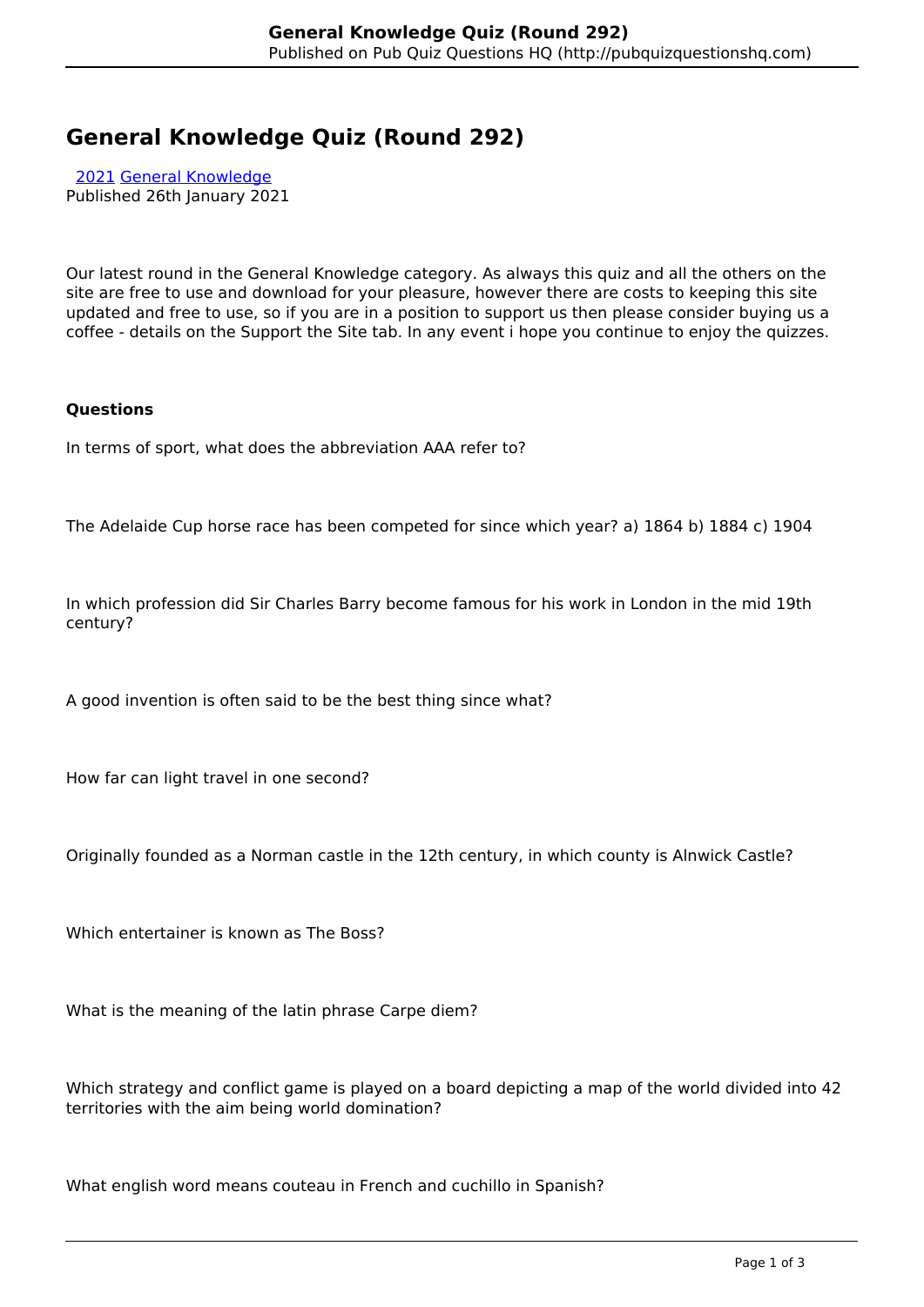## **Answers**

In terms of sport, what does the abbreviation AAA refer to?

## **Amateur Athletic Association**

The Adelaide Cup horse race has been competed for since which year? a) 1864 b) 1884 c) 1904

## **a) 1864**

In which profession did Sir Charles Barry become famous for his work in London in the mid 19th century?

## **Architecture (designed the Houses of Parliament)**

A good invention is often said to be the best thing since what?

## **Sliced bread**

How far can light travel in one second?

#### **186000 miles**

Originally founded as a Norman castle in the 12th century, in which county is Alnwick Castle?

# **Northumberland**

Which entertainer is known as The Boss?

#### **Bruce Springsteen**

What is the meaning of the latin phrase Carpe diem?

#### **Seize the day**

Which strategy and conflict game is played on a board depicting a map of the world divided into 42 territories with the aim being world domination?

#### **Risk**